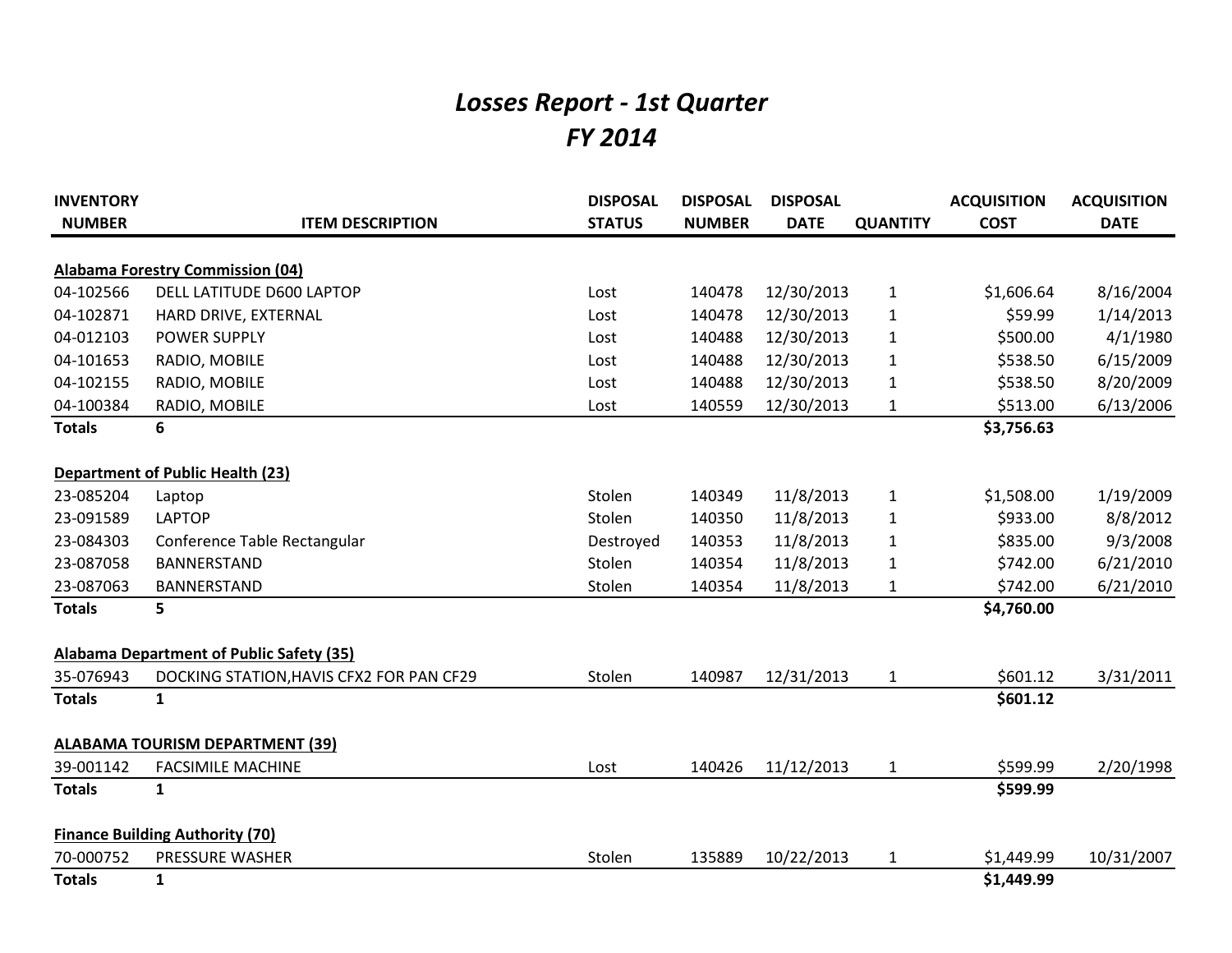| <b>INVENTORY</b>            |                                                 | <b>DISPOSAL</b> | <b>DISPOSAL</b> | <b>DISPOSAL</b> |                 | <b>ACQUISITION</b> | <b>ACQUISITION</b> |
|-----------------------------|-------------------------------------------------|-----------------|-----------------|-----------------|-----------------|--------------------|--------------------|
| <b>NUMBER</b>               | <b>ITEM DESCRIPTION</b>                         | <b>STATUS</b>   | <b>NUMBER</b>   | <b>DATE</b>     | <b>QUANTITY</b> | <b>COST</b>        | <b>DATE</b>        |
|                             | Alabama Dept. of Environmental Management (74)  |                 |                 |                 |                 |                    |                    |
| 74-009479                   | P C                                             | Stolen          | 140073          | 10/21/2013      | $\mathbf{1}$    | \$3,474.00         | 9/15/1995          |
| 74-014540                   | P C 3.4MHZ/512MB/80GB                           | Stolen          | 140073          | 10/21/2013      | 1               | \$1,233.00         | 12/8/2004          |
| 74-014715                   | <b>RANGE FINDER</b>                             | Lost            | 140230          | 10/25/2013      | 1               | \$239.00           | 3/17/2005          |
| 74-017585                   | Digital Camera Canon PowerShot SX130IS          | Destroyed       | 140941          | 12/30/2013      | $\mathbf{1}$    | \$199.99           | 3/28/2011          |
| <b>Totals</b>               | 4                                               |                 |                 |                 |                 | \$5,145.99         |                    |
|                             | <b>Historical Commission (88)</b>               |                 |                 |                 |                 |                    |                    |
| 88-005243                   | DISPLAY-CASE DISPLAY TABLE MOD                  | Lost            | 140191          | 10/22/2013      | $\mathbf{1}$    | \$400.00           | 6/15/1976          |
| 88-008637                   | SURGE PROTECTOR, TVSS SP12 120                  | Lost            | 140395          | 11/8/2013       | 1               | \$121.00           | 8/15/1989          |
| 88-008656                   | -SURGE PROTECTOR, TVSS SP12 120                 | Lost            | 140395          | 11/8/2013       | 1               | \$121.00           | 8/15/1989          |
| 88-008740                   | FILE, STORAGE, TAPE-RACK, W/15                  | Lost            | 140395          | 11/8/2013       | $\mathbf{1}$    | \$419.00           | 5/15/1990          |
| 88-009226                   | CAMERA LENS28-70 MACRO ZOOM                     | Lost            | 140395          | 11/8/2013       | $\mathbf{1}$    | \$470.00           | 2/8/1996           |
|                             | SIIG USB MINI MULTIMEDIA KEYBOARD FOR COMPUTER, |                 |                 |                 |                 |                    |                    |
| 88-04168Y                   | item #988119                                    | Lost            | 140529          | 11/19/2013      | $\mathbf{1}$    | \$24.00            | 7/26/2011          |
| 88-005207                   | FILE, LGL-CAB FILE 2 DR LGL JASPER              | Lost            | 140670          | 11/26/2013      | $\mathbf{1}$    | \$205.00           | 4/15/1975          |
| <b>Totals</b>               | 7                                               |                 |                 |                 |                 | \$1,760.00         |                    |
| <b>Medicaid Agency (89)</b> |                                                 |                 |                 |                 |                 |                    |                    |
| 89-012726                   | MONITOR, DELL E172FP, FLAT PANEL                | Lost            | 141002          | 12/30/2013      | $\mathbf{1}$    | \$429.00           | 5/4/2004           |
| 89-017600                   | TABLET, PERSONAL COMPUTER, FUJITSU T900         | Lost            | 141002          | 12/30/2013      | $\mathbf{1}$    | \$1,743.50         | 9/2/2010           |
| 89-018312                   | CPU, DELL OPTIPLEX 790 SMALL FORM FACTOR PSU    | Lost            | 141002          | 12/30/2013      | $\mathbf{1}$    | \$865.00           | 8/17/2011          |
| <b>Totals</b>               | 3                                               |                 |                 |                 |                 | \$3,037.50         |                    |
|                             | Alabama Space & Rocket Center (92)              |                 |                 |                 |                 |                    |                    |
| 92-010441                   | Ipad                                            | Stolen          | 140625          | 12/5/2013       | $\mathbf{1}$    | \$500.00           | 4/23/2012          |
| 92-010579                   | Tablet                                          | Stolen          | 140625          | 12/5/2013       | 1               | \$197.27           | 8/22/2013          |
| <b>Totals</b>               | $\overline{2}$                                  |                 |                 |                 |                 | \$697.27           |                    |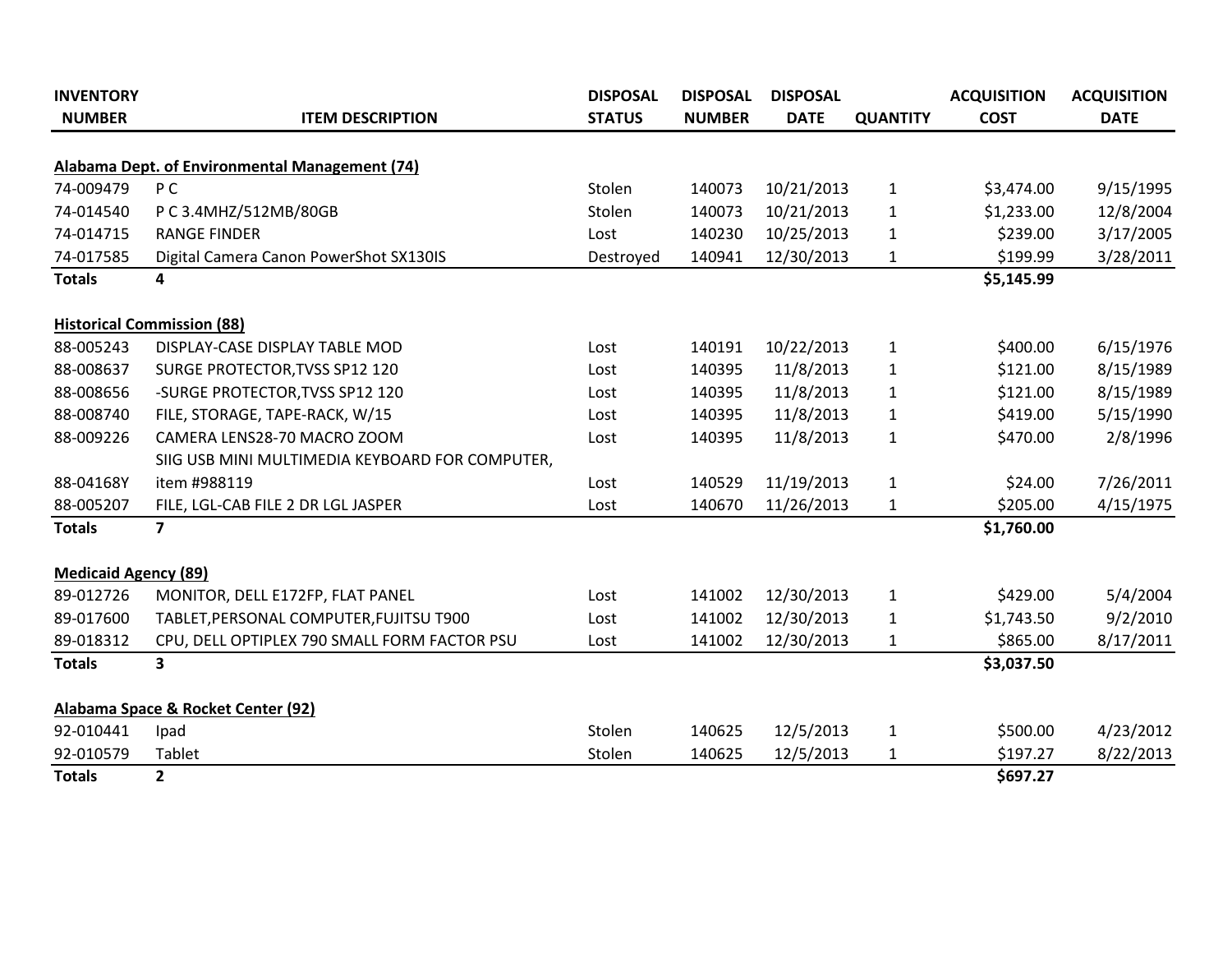| <b>INVENTORY</b>                |                                                     | <b>DISPOSAL</b> | <b>DISPOSAL</b> | <b>DISPOSAL</b>    |                 | <b>ACQUISITION</b> | <b>ACQUISITION</b> |
|---------------------------------|-----------------------------------------------------|-----------------|-----------------|--------------------|-----------------|--------------------|--------------------|
| <b>NUMBER</b>                   | <b>ITEM DESCRIPTION</b>                             | <b>STATUS</b>   | <b>NUMBER</b>   | <b>DATE</b>        | <b>QUANTITY</b> | <b>COST</b>        | <b>DATE</b>        |
|                                 | <b>Board of Medical Examiners (96)</b>              |                 |                 |                    |                 |                    |                    |
| 96-000749                       | <b>WEAPON, PISTOL</b>                               | Stolen          | 140476          | 11/25/2013         | 1               | \$105.00           | 11/22/2002         |
| 96-000954                       | <b>GPS</b>                                          | Lost            | 141003          | 12/30/2013         | $\mathbf{1}$    | \$549.00           | 1/1/2006           |
| <b>Totals</b>                   | $\overline{2}$                                      |                 |                 |                    |                 | \$654.00           |                    |
|                                 | <b>ADMINISTRATIVE OFFICE OF COURTS (AC)</b>         |                 |                 |                    |                 |                    |                    |
| AC-016379                       | <b>LAPTOP</b>                                       | Stolen          | 140301          | 10/31/2013         | $\mathbf{1}$    | \$1,430.07         | 8/14/2008          |
| <b>Totals</b>                   | $\mathbf{1}$                                        |                 |                 |                    |                 | \$1,430.07         |                    |
| <b>School of Fine Arts (AF)</b> |                                                     |                 |                 |                    |                 |                    |                    |
| AF-500192                       | Lenovo Laptop                                       | Stolen          | 135031          | 10/30/2013         | $\mathbf{1}$    | \$926.80           | 7/15/2006          |
| AF-500196                       | Foreign Lenovo Laptop (LMiller)                     | Stolen          | 135031          | 10/30/2013         | $\mathbf{1}$    | \$929.80           | 7/15/2006          |
| AF-500198                       | Lenovo Laptop                                       | Stolen          | 135031          | 10/30/2013         | $\mathbf{1}$    | \$926.80           | 7/15/2006          |
| AF-500278                       | AccessTablet7                                       | Stolen          | 135031          | 10/30/2013         | $\mathbf{1}$    | \$1,350.00         | 6/30/2009          |
| AF-500397                       | DELL LATITUDE ATG D620 LAPTOP                       | Stolen          | 135031          | 10/30/2013         | $\mathbf{1}$    | \$1,678.06         | 8/8/2007           |
| <b>Totals</b>                   | 5                                                   |                 |                 |                    |                 | \$5,811.46         |                    |
|                                 | PLUMBERS AND GAS FITTERS EXAMINING BOARD (AW)       |                 |                 |                    |                 |                    |                    |
|                                 | APPLE IPAD WITH RETINA DISPLAY WI-FI & AT&T CELLUAR |                 |                 |                    |                 |                    |                    |
| AW-000491                       | 128GB-BLACK                                         | Stolen          | 135582          | 10/4/2013          | $\mathbf{1}$    | \$930.00           | 5/1/2013           |
| <b>Totals</b>                   | $\mathbf{1}$                                        |                 |                 |                    |                 | \$930.00           |                    |
|                                 | <b>Supreme Court Law Library (BM)</b>               |                 |                 |                    |                 |                    |                    |
| BM-000695                       | Projector not mounted sits on table                 | Lost            | 135876          | 11/4/2013          | $\mathbf{1}$    | \$2,895.00         | 5/22/2003          |
| <b>Totals</b>                   | $\mathbf{1}$                                        |                 |                 |                    |                 | \$2,895.00         |                    |
|                                 | <b>Department of Transportation (HD)</b>            |                 |                 |                    |                 |                    |                    |
| HD-085021                       | COMPUTER, LAPTOP                                    | Stolen          |                 | AM14021 10/22/2013 | $\mathbf{1}$    | \$3,138.00         | 12/12/2008         |
| <b>Totals</b>                   | $\mathbf{1}$                                        |                 |                 |                    |                 | \$3,138.00         |                    |
|                                 | <b>Department of Rehabilitation Services (RS)</b>   |                 |                 |                    |                 |                    |                    |
| RS-215394                       | <b>ICE MACHINE</b>                                  | Lost            | 140363          | 11/18/2013         | 1               | \$1,822.00         | 9/10/2001          |
| RS-210834                       | <b>AIR CONDITIONER</b>                              | Lost            | 140363          | 11/18/2013         | $\mathbf{1}$    | \$595.00           | 5/18/1998          |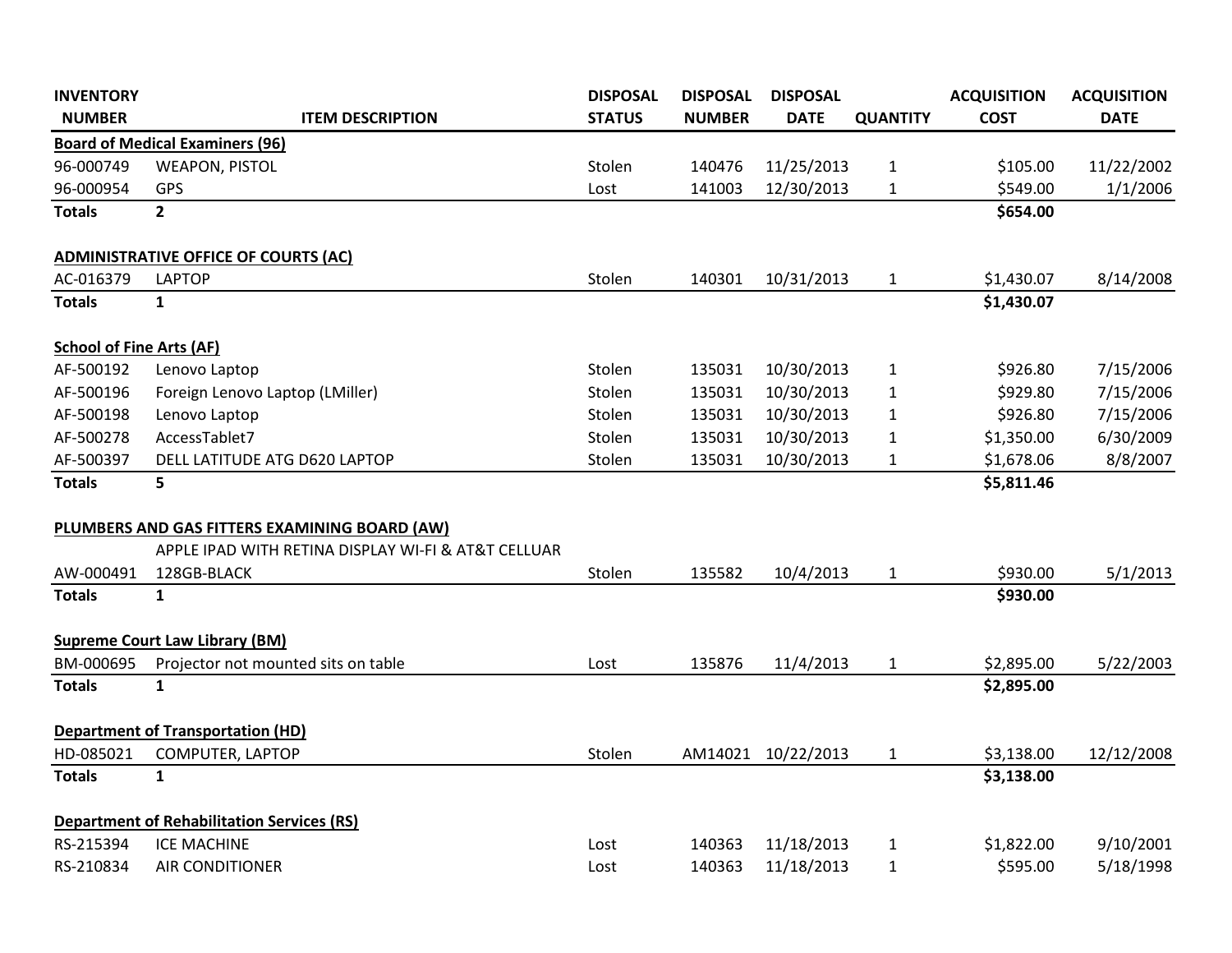| <b>INVENTORY</b> |                               | <b>DISPOSAL</b> | <b>DISPOSAL</b> | <b>DISPOSAL</b> |                 | <b>ACQUISITION</b> | <b>ACQUISITION</b> |
|------------------|-------------------------------|-----------------|-----------------|-----------------|-----------------|--------------------|--------------------|
| <b>NUMBER</b>    | <b>ITEM DESCRIPTION</b>       | <b>STATUS</b>   | <b>NUMBER</b>   | <b>DATE</b>     | <b>QUANTITY</b> | <b>COST</b>        | <b>DATE</b>        |
| RS-206358        | <b>MICROWAVE</b>              | Lost            | 140363          | 11/18/2013      | $\mathbf{1}$    | \$754.00           | 2/2/2000           |
| RS-114787        | <b>MICROWAVE</b>              | Lost            | 140363          | 11/18/2013      | $\mathbf{1}$    | \$695.00           | 1/1/1986           |
| RS-114328        | <b>COIN SORTER</b>            | Lost            | 140363          | 11/18/2013      | $\mathbf{1}$    | \$686.00           | 1/1/1988           |
| RS-110802        | <b>VENDING MACHINE, SNACK</b> | Lost            | 140363          | 11/18/2013      | $\mathbf 1$     | \$2,495.00         | 8/1/1991           |
| RS-108796        | <b>COIN COUNTER</b>           | Lost            | 140363          | 11/18/2013      | $\mathbf{1}$    | \$769.00           | 1/7/1997           |
| RS-106356        | <b>COIN SORTER</b>            | Lost            | 140363          | 11/18/2013      | $\mathbf{1}$    | \$745.00           | 6/1/1992           |
| RS-106365        | <b>COIN COUNTER</b>           | Lost            | 140363          | 11/18/2013      | $\mathbf{1}$    | \$776.00           | 5/1/1994           |
| RS-104307        | <b>CALCULATOR CANON</b>       | Lost            | 140363          | 11/18/2013      | $\mathbf{1}$    | \$649.00           | 11/1/1991          |
| RS-216101        | <b>COIN SORTER</b>            | Lost            | 140363          | 11/18/2013      | $\mathbf{1}$    | \$826.00           | 3/7/2003           |
| RS-216567        | <b>MICROWAVE</b>              | Lost            | 140363          | 11/18/2013      | $\mathbf{1}$    | \$663.00           | 3/19/2004          |
| RS-217831        | PORTABLE ELECTRIC SORTER      | Lost            | 140363          | 11/18/2013      | $\mathbf 1$     | \$1,030.00         | 12/19/2006         |
| RS-217888        | PORTABLE COIN SORTER          | Lost            | 140363          | 11/18/2013      | $\mathbf{1}$    | \$1,030.00         | 2/6/2007           |
| RS-113462        | <b>DESK SENIOR EXECUTIVE</b>  | Lost            | 140371          | 11/18/2013      | $\mathbf 1$     | \$813.00           | 4/21/1997          |
| RS-104031        | <b>BOARD 51" SUPINE</b>       | Lost            | 140371          | 11/18/2013      | $\mathbf{1}$    | \$985.00           | 9/1/1994           |
| RS-207878        | DELL CPU/OPTIPLEX GX260/MT P4 | Lost            | 140371          | 11/18/2013      | $\mathbf{1}$    | \$835.00           | 9/10/2002          |
| RS-217600        | <b>FAX MACHINE</b>            | Lost            | 140371          | 11/18/2013      | $\mathbf{1}$    | \$613.00           | 6/26/2006          |
| RS-217695        | <b>CCTV</b>                   | Lost            | 140371          | 11/18/2013      | $\mathbf{1}$    | \$2,110.00         | 8/18/2006          |
| RS-217782        | <b>CCTV</b>                   | Lost            | 140371          | 11/18/2013      | $\mathbf{1}$    | \$2,425.00         | 8/30/2006          |
| RS-301672        | ELITEBOOK 8460P LAPTOP        | Lost            | 140371          | 11/18/2013      | $\mathbf{1}$    | \$1,109.00         | 5/2/2012           |
| RS-206784        | REFRIGERATOR. BEP             | Stolen          | 140372          | 11/18/2013      | $\mathbf{1}$    | \$550.00           | 8/8/2000           |
| RS-104134        | POOL TABLE, DYNAMO            | Stolen          | 140372          | 11/18/2013      | $\mathbf{1}$    | \$1,520.00         | 2/26/1999          |
| RS-215630        | <b>COIN COUNTER</b>           | Stolen          | 140372          | 11/18/2013      | $\mathbf{1}$    | \$806.00           | 3/26/2002          |
| RS-216076        | <b>MICROWAVE</b>              | Stolen          | 140372          | 11/18/2013      | $\mathbf{1}$    | \$665.00           | 3/26/2003          |
| RS-206491        | <b>VENDING MACHINE, SNACK</b> | Lost            | 140416          | 11/18/2013      | $\mathbf 1$     | \$3,248.00         | 3/13/2000          |
| RS-110572        | VENDING MACHINE, COMBINATION  | Lost            | 140416          | 11/18/2013      | $\mathbf{1}$    | \$3,622.00         | 8/20/1997          |
| RS-110484        | <b>VENDING MACHINE, SNACK</b> | Lost            | 140416          | 11/18/2013      | $\mathbf{1}$    | \$2,544.00         | 8/22/1997          |
| RS-109411        | <b>TV/VCR COMBINATION</b>     | Lost            | 140416          | 11/18/2013      | $\mathbf{1}$    | \$558.50           | 9/1/1989           |
| RS-104713        | <b>MICROWAVE</b>              | Lost            | 140416          | 11/18/2013      | $\mathbf{1}$    | \$639.00           | 8/1/1991           |
| RS-103449        | <b>MICROWAVE</b>              | Lost            | 140416          | 11/18/2013      | $\mathbf{1}$    | \$629.00           | 7/1/1995           |
| RS-100263        | <b>MICROWAVE</b>              | Lost            | 140416          | 11/18/2013      | $\mathbf{1}$    | \$629.00           | 1/1/1995           |
| RS-212377        | <b>VENDING MACHINE, SNACK</b> | Lost            | 140416          | 11/18/2013      | $\mathbf{1}$    | \$3,446.00         | 6/5/2002           |
| RS-215755        | <b>VENDING MACHINE, SNACK</b> | Lost            | 140416          | 11/18/2013      | $\mathbf{1}$    | \$3,446.00         | 6/5/2002           |
| RS-215835        | VENDING MACHINE, HOT BEVERAGE | Lost            | 140416          | 11/18/2013      | $\mathbf{1}$    | \$4,457.26         | 8/15/2002          |